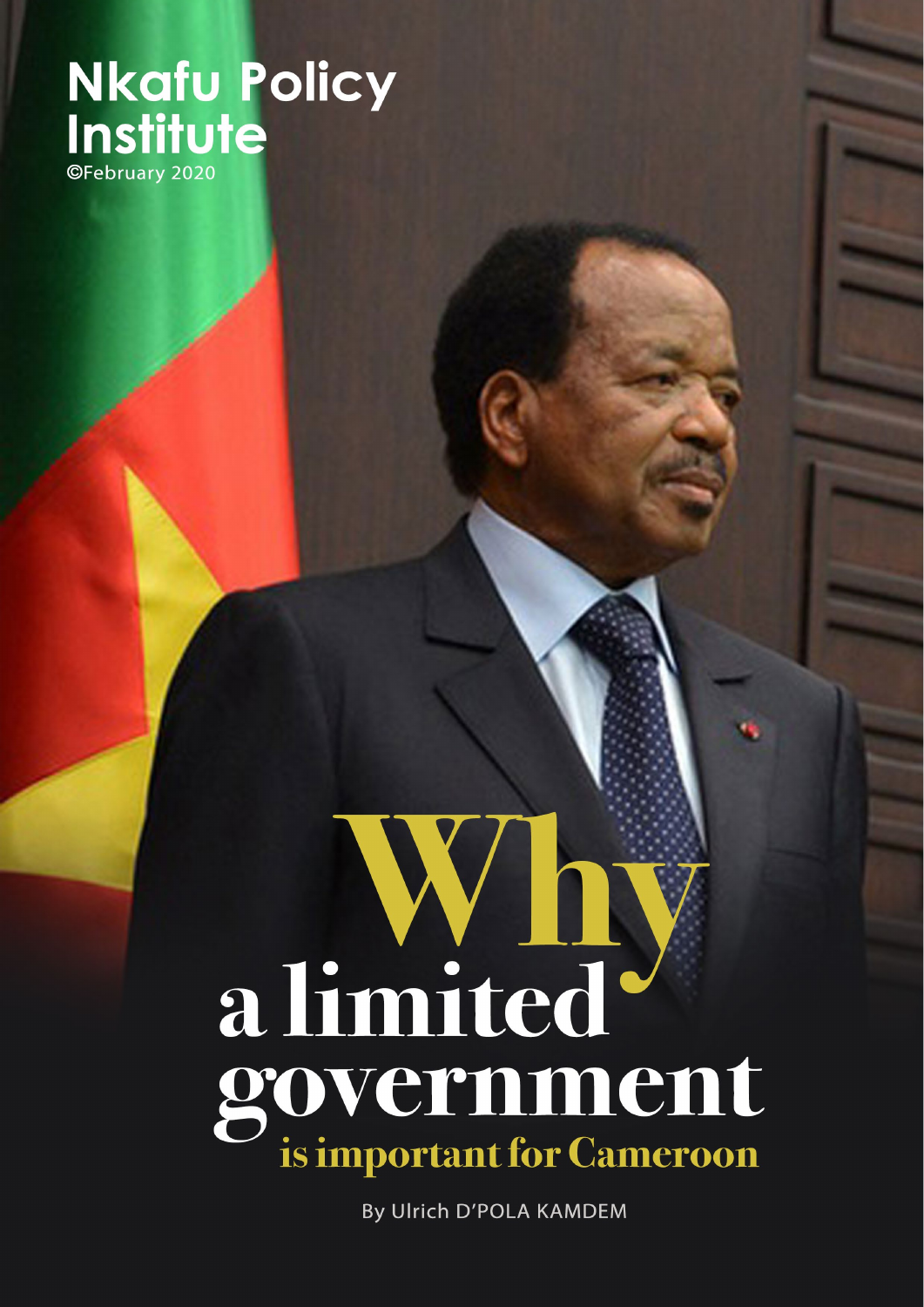The size of government has always been a matter of debate in economics. According to the **Fraser Institute**, the government size indicates the extent to which countries rely on the political process to allocate resources, he size of government has always been a matter of debate in economics. According to the [Fraser Institute](https://www.fraserinstitute.org/economic-freedom/approach), the government size indicates the extent to which countries rely on the political process to allocate resources, goods, and services. In other words, countries government sizes reduce the freedom of individuals and are less free economically. At this level, it is good to distinguish between government and state. A government is a consensual organization by which disputes are adjudicated, rights are defended, and certain common needs are provided; whereas state refers to an intimidating organization asserting a monopoly over the use of physical force in a specific geographic area. Hence, a limited government is one whose legalized force and power is restricted through delegated and enumerated authorities. In Cameroon, the government size in the economy is big. Indeed, the government remains the largest employer in the country according to the National Institute of Statistics. For example, in 2018, the government's wage bill was an alarming 1,058 billion FCFA in comparison to the formal sector enterprises' wage bill estimated at 996 billion FCFA. Based on this background, a limited government is important for Cameroon because of two reasons including the cost and the coordination of actions.

### **The costs associated with big size of government**

A limited government is important for Cameroon because having a big government size in an economy is expensive. Big government size is expensive as it implies more expenditures in terms of the operating budget, human resources, and logistics. Indeed, big governments usually increase taxes to finance their expenditures. They tax workers and corporate bodies at higher rates. For example in [France,](https://thehill.com/opinion/finance/449145-big-government-costs-the-little-guy) single workers earning two-thirds of the average wage hand over 43% of their potential income to their government. This is somehow unbelievable.

In Cameroon, because of the big size of government, workers and corporates bodies are charged at higher rates. Cameroon's corporate tax is 33% in total. It is high as compared to the average rate across African countries estimated at 28% in a recent [study.](https://www.icpak.com/wp-content/uploads/2018/08/2.-Taxation-in-Africa-FCCA-Donald-Nsanyiwa.pdf) In general, corporation tax refers to a direct tax imposed on the net income or profit that enterprises make from their businesses. So, a high rate implies fewer funds available to make productive investments and to build greater companies. This situation can discourage foreign investors and drive out domestic investors.

Moreover, Cameroon's value-added tax (19.25%) remains also high compared to the average rate across African countries estimated at 16%. This value-added tax represents [the main source of fiscal receipts](https://nkafu.org/report-analysis-of-the-2019-cameroon-budget/) as it accounted for 26.5% of the 2019 annual budget. In general, value-added tax (VAT) is a consumption tax that the seller of goods or services must add to the price. So, a high VAT increases the retail price level of food, for example, it reduces the purchasing power of households and, it erodes workers' extra earnings.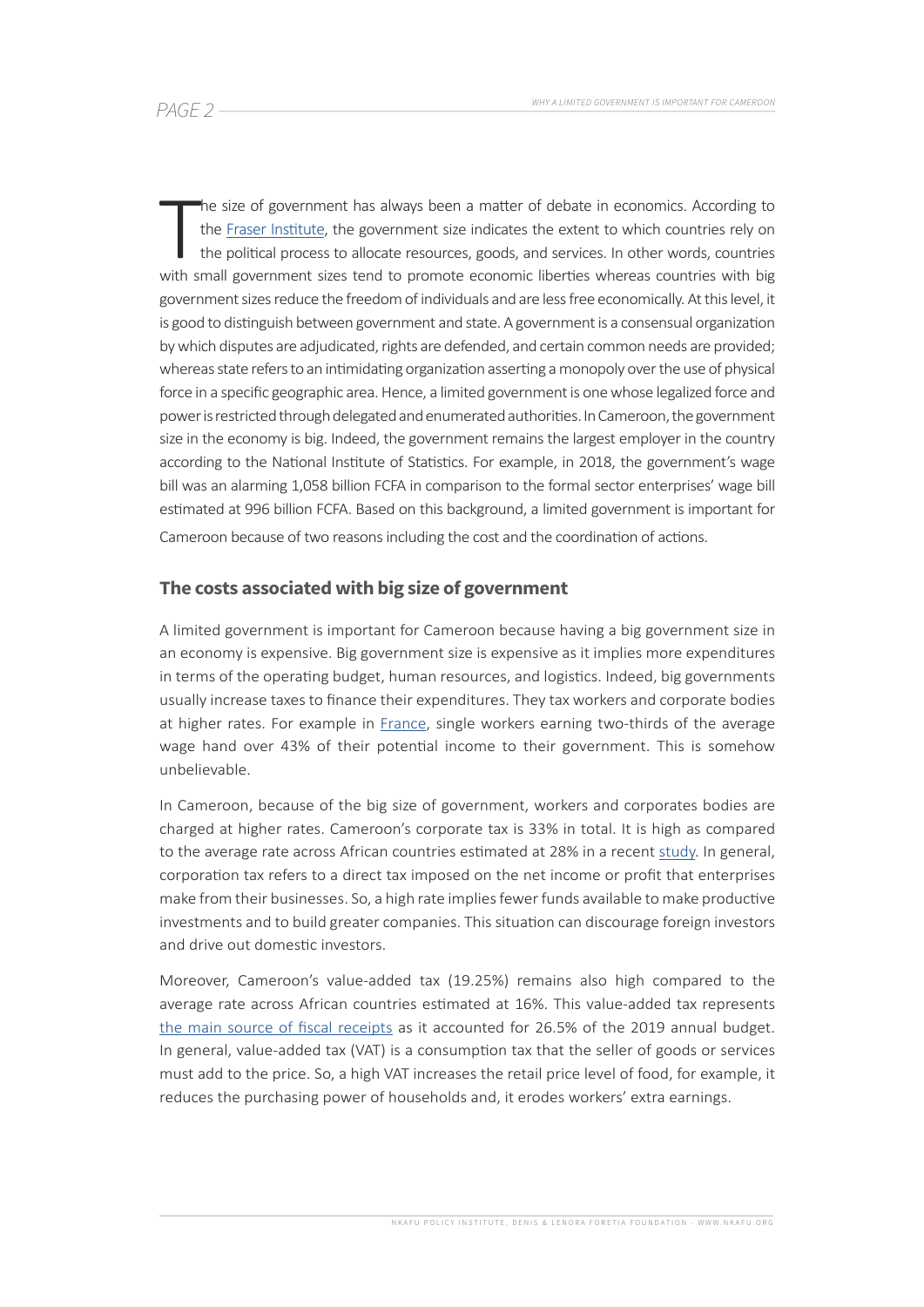Based on the above explanations, it is clear that a big government size reduces opportunities and economic liberties in Cameroon. Under these conditions, small businesses are prevented from growing and workers are inhibited from enjoying prosperity as well as welfare. This situation is not really surprising as 79.1% of Cameroonians believe the economy is headed in the wrong direction according to a 2018 [public opinion survey](http://nkafu.org/wp-content/uploads/2018/09/2018-Public-Opinion-Survey_Nkafu-Policy-Institute_Foretia-Foundation.pdf). It is, therefore, possible to perceive a problem of coordination associated with the big size of government.

### **The problems of coordination in a big government system**

A limited government is important in Cameroon because, in big government systems, it is difficult to enforce contracts. Indeed, Nobel Prize-winning economist [Douglass North](http://siteresources.worldbank.org/INTLAWJUSTINST/Resources/ContractEnforcementCairo.pdf) identifies the lack of means for enforcing contracts as the single most important source of economic stagnation and underdevelopment. In other words, countries that enforce contracts at a high speed usually experience an economic booming.

In Cameroon, the enforcing contract indicator, which measures the time and cost for resolving a commercial dispute through a local first-instance court, is not good as compared to other countries and regions. For example, according to the [2020 Doing Business Index](https://www.doingbusiness.org/en/data/exploretopics/enforcing-contracts), it takes 800 days to resolve a commercial dispute through a local first-instance court in Cameroon as compared to approximately 655 days in the Sub-Sahara region, 300 days in Nigeria, 465 days in Kenya, and 589 days in the Organization for Economic Cooperation and Development (OECD). In addition, the cost of resolving a commercial dispute through a local first-instance court represents 46.6% of the claim value in Cameroon as compared to 41.6% in the Sub-Sahara, 39.8% in Nigeria, 41.8% in Kenya, and 21.5% in the OECD region.

In 2019, Cameroon made enforcing contracts easier by adopting a law that regulates all aspects of mediation as an alternative dispute resolution mechanism. However, it is not yet possible to experience and quantify the benefits of such a law as courts remain the most used mechanism by Cameroonians to resolve disputes.

In addition to the above arguments, it is possible to observe that in big government systems, the administrative bottleneck is a shared value. Indeed, it is difficult to follow a file and to realize a public policy that requires the intervention of several administrations. Government cohesion is not at its top. Many *tracesseries* are observed. And as a consequence, corruption arises.

Generally, countries with small government size are less corrupt and freer economically. In Africa, it is the case of Mauritius, Nigeria, and Kenya just to name but a few. As compared to Cameroon, these countries occupy high rankings both in the 2017 Economic Freedom [Rankings](https://www.fraserinstitute.org/economic-freedom/dataset?geozone=world&min-year=2&max-year=0&filter=0&year=2017&page=dataset) (from the Fraser Institute) and the [2018 Corruption Perceptions Index reported by](https://www.transparency.org/country)  [Transparency International.](https://www.transparency.org/country) The table below gives a clear overview: